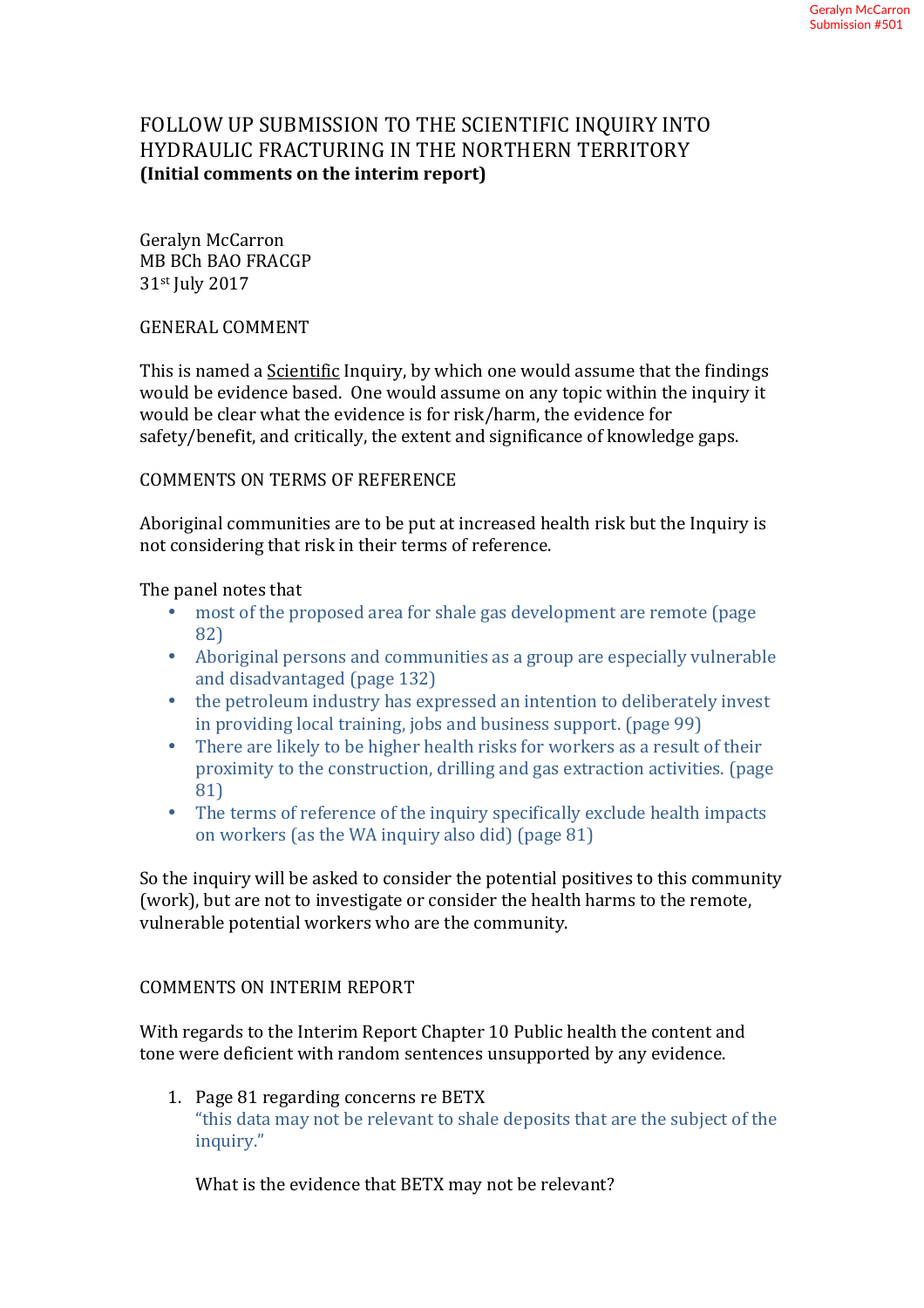## Particularly since on page 30

"In the Northern Territory disclosure of composition of flowback is not mandated"

BETX is always relevant to health. This lack of disclosure exposes a major knowledge gap.

2. Page 81 regarding the Queensland health effects. The relevance of these findings... is questionable due to the difference between the two processes.

What are the differences/ similarities in the two processes?

# **DIFFERENCES**

• Depth

CSG is generally shallower, Shale is generally deeper, but the fact is the industry will go where the shale is, and where they are permitted to go.

For example in the Lough Allen Basin in Ireland, Tamboran's target for shale exploitation lies between 600 and 1200 metres (with an aquifer immediately above the shale layer and a major beneficial aquifer immediately below)

• Single well pads / multi well pads.

In Queensland CSG wells tend to be placed at a distance of approximately 750 metres, with secondary infill at approx. 350 metres.

Multi well shale pads with extended laterals may be 3-4km distant from each other.

However both CSG and Shale are mined on a grid pattern, necessarily covering extensive areas, since in both cases the methane must be mined molecule by molecule from the source rock.

• Initial stimulation Shale is always fracked. The initial stimulation for CSG is dewatering the aquifer: then it is fracked when flow declines

### SIMILARITIES

I. Industrialisation on a massive scale with the pollution to go with it.

In both CSG and Shale there is widespread land disturbance for

- Well pads
- Access roads
- Pipelines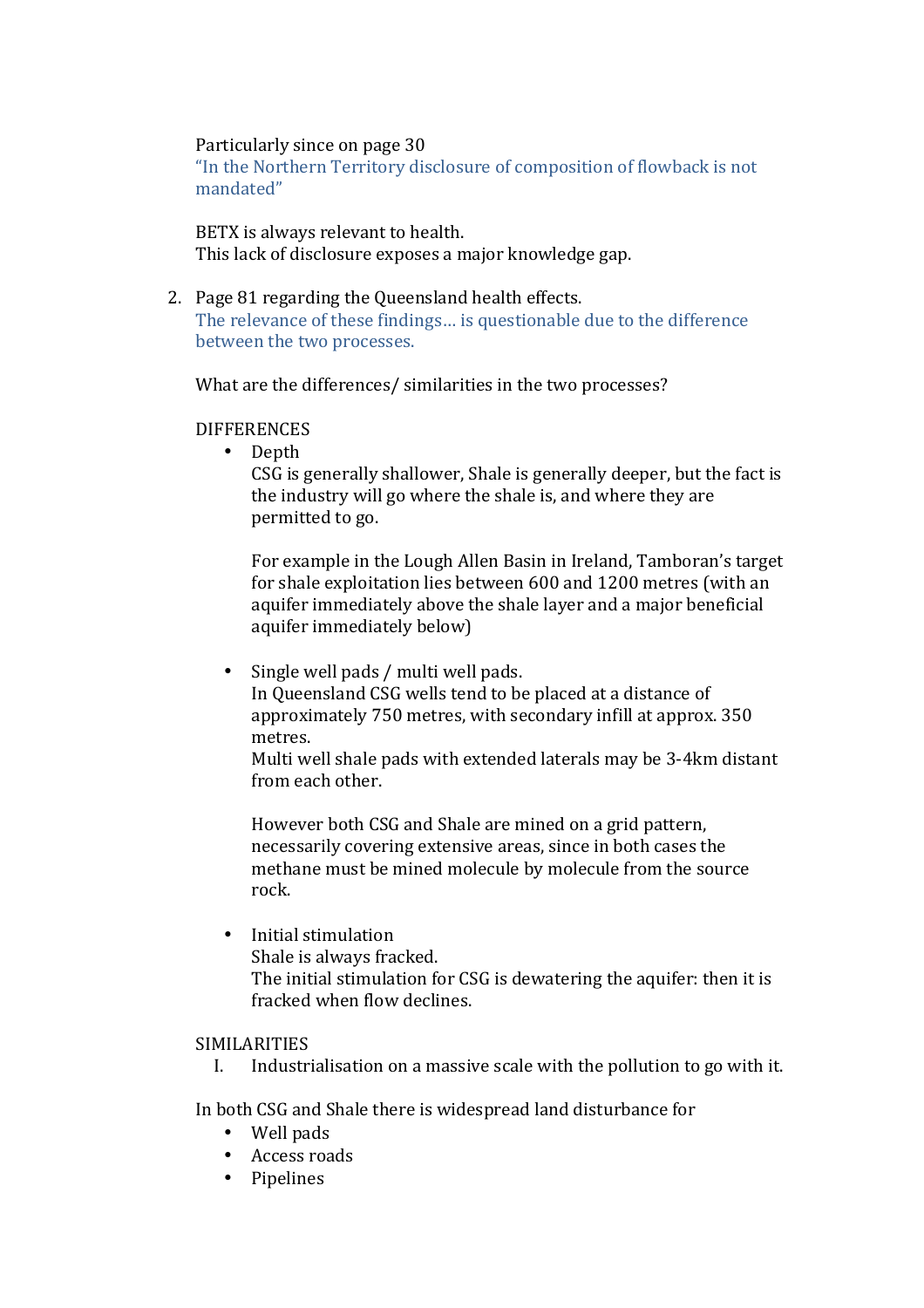- Gathering lines / high point vents/low point drains
- Compressor stations
- Ponds
- Processing plants
- Pumping stations
- Power plants (to power the infrastructure)
- Etc

Air pollution results from the land disturbance itself /construction activities/ associated truck movements.

Air pollution results from emissions intrinsically associated with the processes, and potentially from all of the equipment. (fugitive/planned/ accidental /deliberate) (drilling/ fracking/ leaks/ spills/evaporation/ venting/ flaring)

II. Use of water / contamination of water

Production of massive volumes of contaminated waste for which there is no solution (hydrocarbons, radioactive, unknown mixtures, brine, salts heavy metals)

What is the evidence that the differences between the processes makes the relevance of the Queensland health findings questionable?

3. Statements on page 82 misrepresented what Werner said.

"Werner et al have commented that the strength of the epidemiological evidence of health impacts associated with UGE remains tenuous, with many studies of health outcomes lacking methodological rigour. However, they also point out that while the evidence is somewhat weak and is focussed more on acute health effects, rather than chronic ones, it is not possible to entirely rule out a relationship between hydraulic fracturing and adverse health impacts."

# What Werner actually said was:

"Articles spanned several relevant topics, but most focussed on impacts on typical environmental media, such as water and air, with much of the health impacts inferred rather than evidenced. Additionally, the majority of studies focussed on short-term, rather than long-term, health impacts, which is expected considering the timeframe of UNGD; therefore, very few studies examined health outcomes with longer latencies such as cancer or developmental outcomes. Current scientific evidence for UNGD that demonstrates associations between adverse health outcomes directly with environmental health hazards resulting from UNGD activities generally lacks methodological rigour. Importantly, however, there is also no evidence to rule out such health impacts. While the current evidence in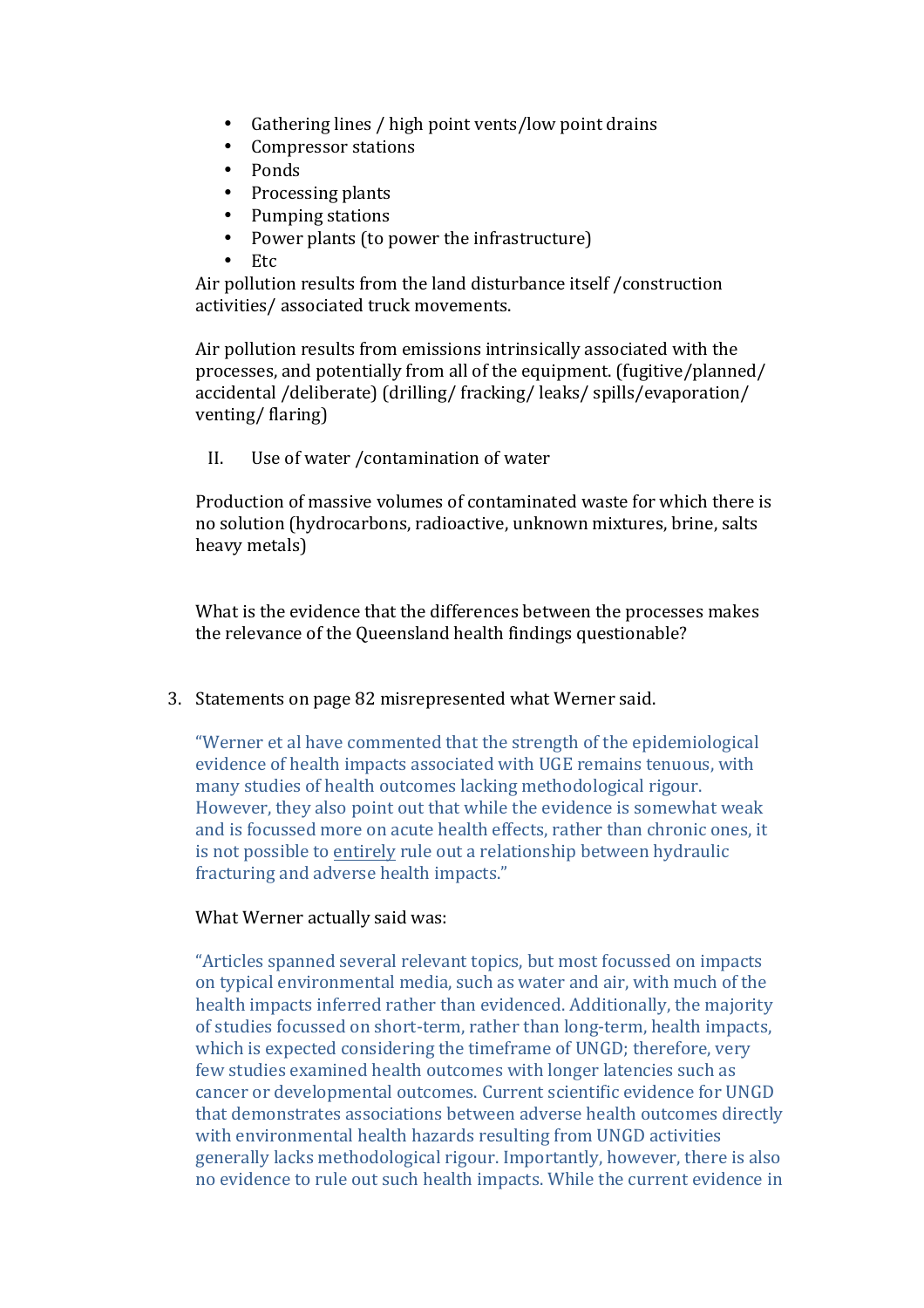the scientific research reporting leaves questions unanswered about the actual environmental health impacts, public health concerns remain intense. This is a clear gap in the scientific knowledge that requires urgent attention."

#### And:

"Overall, there was very limited systematically gathered, scientific evidence of health effects directly caused by UNGD activity. Notably, this review identified only seven studies as 'highly relevant', demonstrating the lack of research on direct health impacts associated with UNGD. More importantly, while evidence of the environmental cause of adverse health impact was lacking, several scholars and experts voiced concerns about the potential for adverse health outcomes. These concerns were based on credible evidence of detrimental environmental impact and strongly suggest that the lack of evidence of health impact does not dismiss claims of health impact. The available evidence, or lack thereof, is not sufficient cause to rule in or rule out significant or specific, future, or cumulative health impacts of UNGD activities.

It is probable that the lack of evidence on direct causal links between environmental hazards and health outcomes is a result of the rapid expansion of this industry in a short period of time  $-$  leaving evidencebased research activities with very little time to respond. Additionally, there is the potential for environmental health outcomes with longer latencies for which effects may not yet be seen."

- 4. On page 86 (impacts on social cohesiveness, mental health and well being) the 2015 CSIRO/ GISERA report is mentioned. The panel notes that some of the submissions from industry suggested more positive effects on wellbeing, while failing to note that what that report actually found was that of the 390 residents from the Chinchilla region surveyed 48.5% felt their community was "only just coping", "not coping" or "resisting" the industry and only 11.4% saw the change as "into something different but better".
- 5. There are striking omissions

Despite Dr Werner's paper on 'All-age hospitalization rates in coal seam *gas areas in Queensland, Australia 1995-2011'* being the solidary significant peer reviewed piece of primary research into physical health in Queensland's gasfields it was not mentioned. Werner's finding was that hospitalization rates for blood/immune disorders and cancer increased more quickly in the CSG area than in the other study areas.

Despite Dr Methuen Morgan's paper *'Fracked: Coal seam gas extraction* and farmers' mental health' being the single significant peer reviewed piece of primary research into mental health in Queensland's gasfields it was not mentioned either. Dr Morgan's finding was that "Farmers in the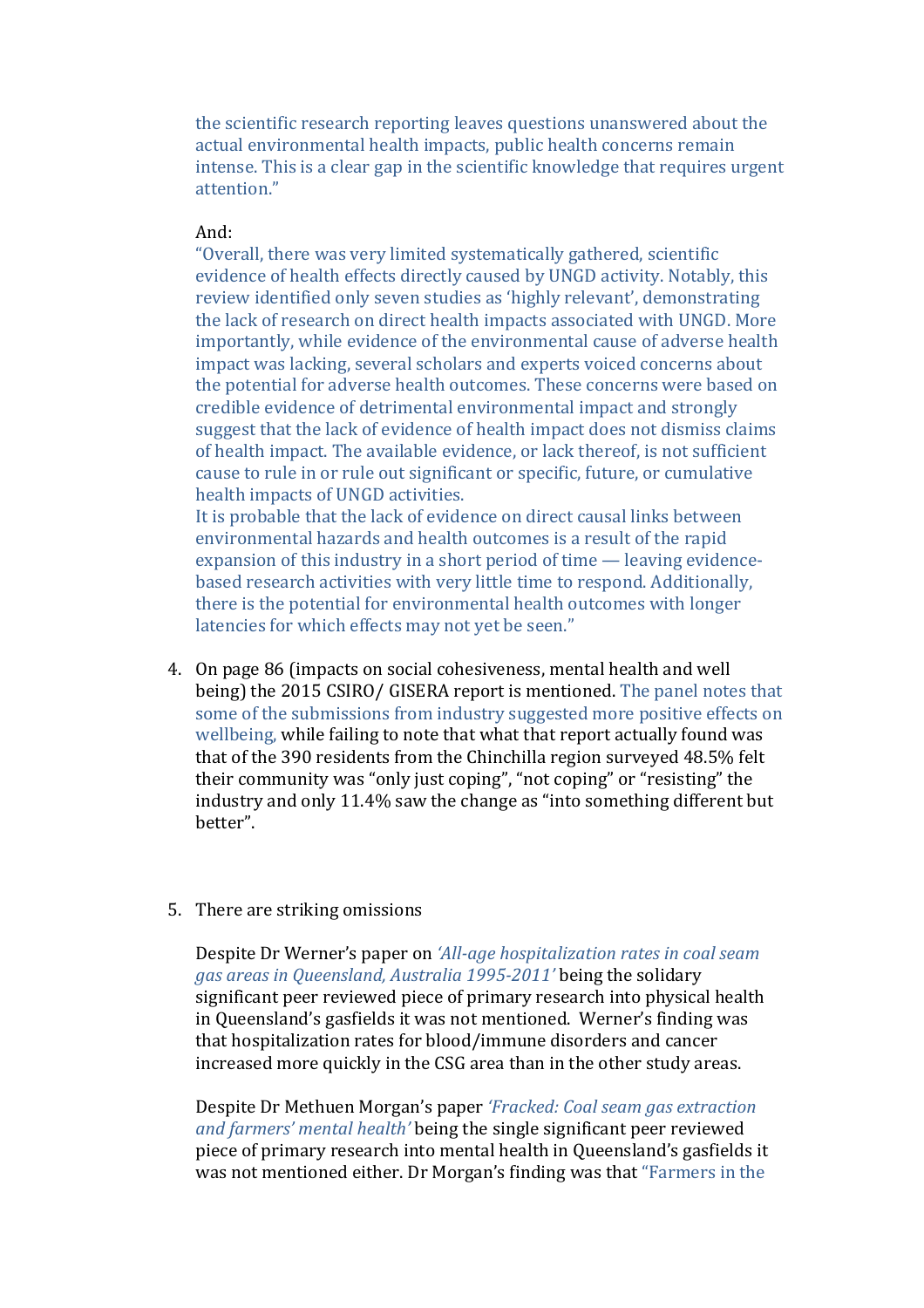CSG stressed and globally stressed profiles exhibited clinically significant levels of psychological morbidity." "stress associated with CSG impacts both on-farm (operations, profitability, and personal privacy) and offfarm (health, community and environmental) were assessed as severe."

The paper by Rasmussen et al *"Association Between Unconventional Natural Gas Development in the Marcellus Shale and Asthma Exacerbations"* (June 2016) which is noted for its strong methodology failed to rate a mention. Its finding was that residential UNGD activity metrics were statistically associated with increased risk of mild (new oral corticosteroid medication order), moderate (emergency department encounter), and severe (hospitalization), asthma exacerbations.

- 6. Page 82 "The panel notes that where adequate toxicological information is available HFF chemicals appear to have low toxicity" obfuscates and avoids the evidence that adequate toxicological information is not available.
	- There is no information on mixtures of chemicals
	- There is no information on endocrine disrupting chemicals. Dilution is not the solution to pollution. If endocrine disrupting chemicals are diluted throughout an aquifer, the aquifer is polluted.
	- There are no drinking water standards for the chemicals in frack fluids. Page 83
	- WA HHRA was hampered by the lack of local measured/reported data on the concentrations of chemicals identified in HFF and produced water
	- Page 30. In the Northern Territory disclosure of flow back is not mandated.
- 7. On Page 56 the statement "The Panel notes that public disclosure of "specific information regarding chemicals" used in hydraulic fracturing is required in the Northern Territory" begs the question, who is overseeing that process? Disclosure must be an absolute requirement, but would be totally inadequate if it is part of a box ticking exercise and that having disclosed the chemicals, the company proceeds regardless of the risks or outcome.
	- Has there been full disclosure regarding chemicals to the inquiry? (see generic "under the kitchen sink" listing of chemicals on page  $9$ ) background and issues paper) Has "commercial in confidence" been claimed for any compound? Have material safety data sheets been provided to the panel for all products? Have accurate details been given to the committee on the volumes of chemicals to be used in each well for drilling /fracking and all other purposes? If not, why not?
	- What does the entity receiving the information on chemicals do with the information? Incredible though it is, the Senate Committee<sup>i</sup> inquiring into the re-identification of Coal Workers'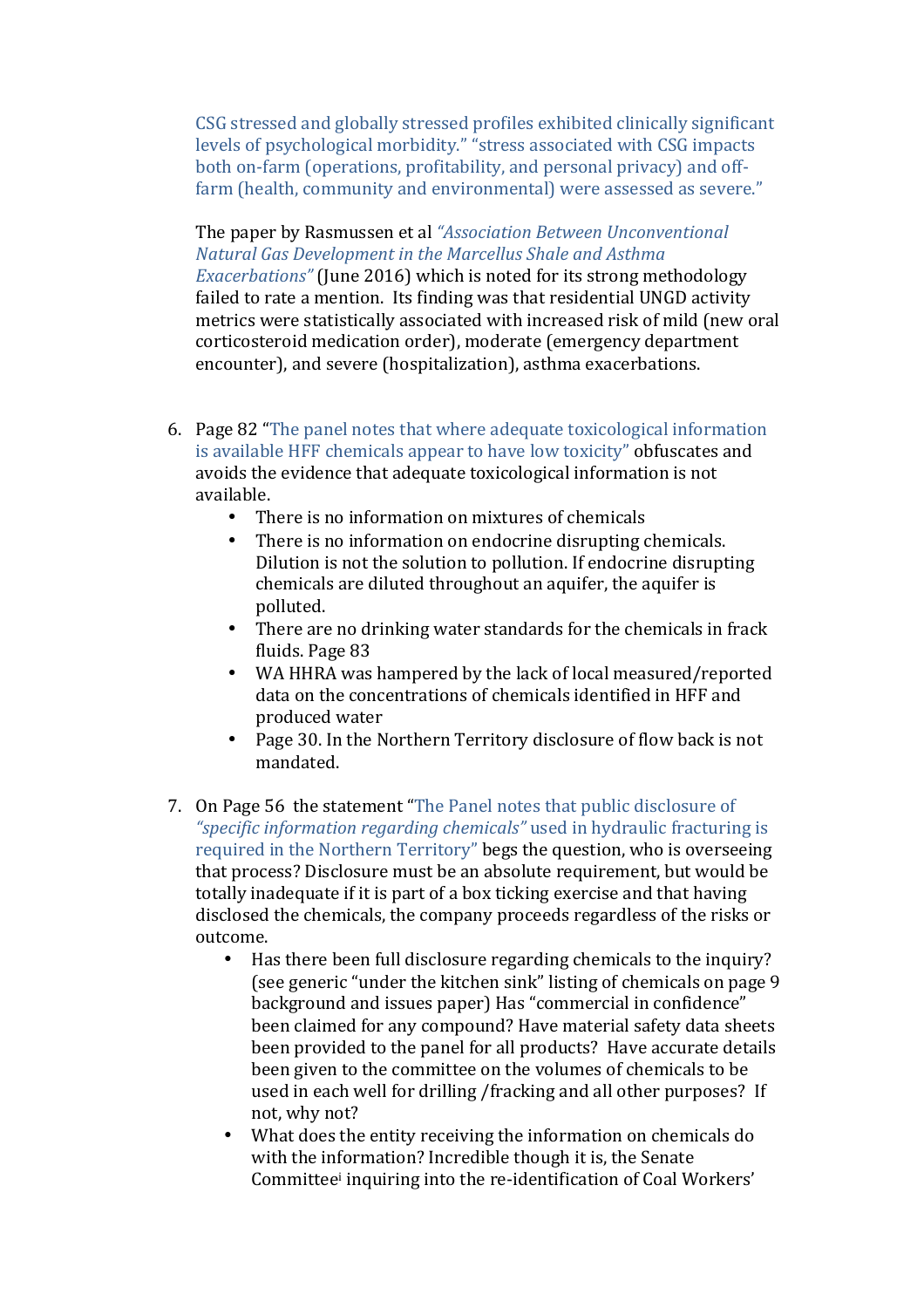Pneumoconiosis in Queensland found that the "**Health Surveillence Unit"** (part of DNRM) was literally a storage unit.

• NICNAS was charged with assessing the risks from fracking chemicals in 2012. As discussed in my original submission, 5 years after being commissioned despite thousands of wells having been drilled and many fracked, NICNAS's desk-top study (with very limited terms of references) has still not appeared. I note on page 86 the panel is relying on NICAS to outline suitable HHRA methodologies. Good luck with that. It seems to me that our National Industrial Chemicals Notification and Assessment Scheme is toothless, what with more than 20,000 chemicals having been grandfathered in with no assessment of human health safety at all, and now the 2017 "streamlining" relieving NICAS of function and responsibility.

# 8. Page 82

"The opinion consistently expressed in industry submissions is that such risks are manageable, and that contamination of aquifers from the process of hydraulic fracturing is improbable because of the spatial separation between the deep shale deposits and the beneficial use aquifers that are typically much closer to the surface."

In this Scientific Inquiry why are evidence bases and methodological rigour not required to back industry "opinion"?

- How 'improbable' is contamination of the aquifers?
- What is the risk? -One in how many wells drilled?
- What are the unknowns?
- What is the extent of knowledge/lack of knowledge about the aquifers themselves? Have they been mapped in detail both over this massive remote area, and at local level where each well would intersect? What is the degree of connectivity between aquifers?
- What is the level of drawdown on the aquifers historically through wet and dry seasons?
- Where is the connectivity of the aquifers with surface water?
- What about the faults? Where exactly are the faults? Have they been mapped? With what degree of accuracy have they been mapped at regional level and local level- if at all? How do the fault lines interact with the shale, the aquifers and the proposed fracking zone?

At the bottom of the diagram on page 84 is a statement: *'the fracture zone may extend to a maximum of 1km from the horizontal well'*. This statement is frankly unsupported. What evidence is that 1km is the **maximum** fracture zone? In 2012 to great fanfare from the industry and politicians world-wide Davies decreed that the maximum induced fracture was calculated to be 588m, so 600 metres was deemed to be safe. However within 3 months of Davies' paper Geiser et al **measured** a fracture at 1000m.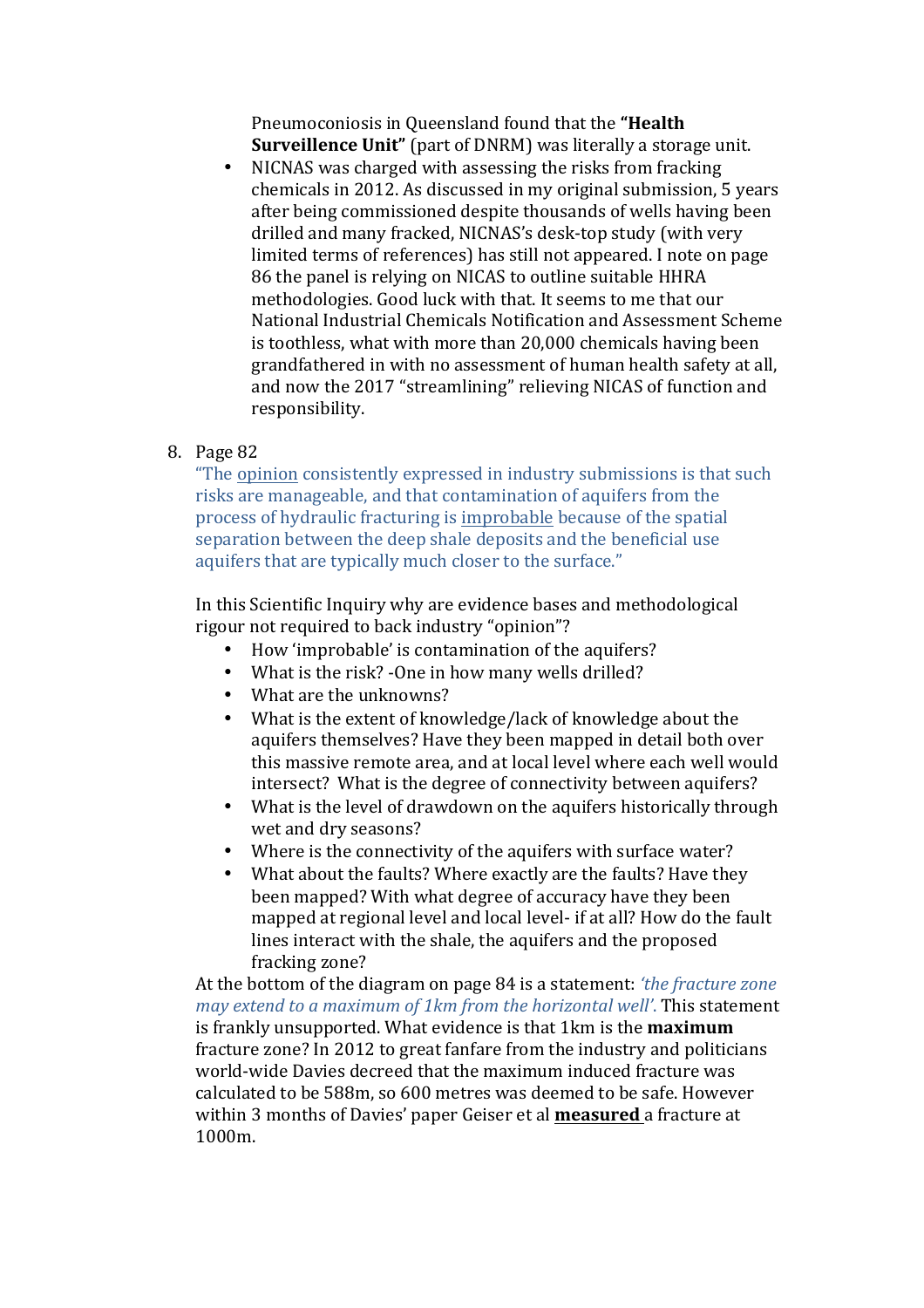The question is what is the actual evidence gathered since 2012? Thousands of wells have been drilled and fracked. Are there any papers? If not, why not?

The December 2016 update of the US EPA confirms that: "cases of impact were identified at all stages of the hydraulic fracturing water cycle."

A point that must be noted is that before wells are fracked, they must be first drilled. Aquifers are also placed at great risk during initial drilling. Drilling is through the unprotected aquifers. A wide range and large volume of chemicals are used in routine drilling of exploratory wells and significantly more when there are losses during drilling (uncontrolled losses into the formation).

#### 9. Quote from WA report.

*"The HRA has found that, under the right conditions, hydraulic fracturing of* shale gas reserves in WA can be successfully undertaken without *compromising drinking water sources."*

Where is the evidence? Where is the working model, even one actual place where shale gas reserves have been successfully undertaken without compromising drinking water sources? Where is the evidence from baseline studies, and follow up studies and what specifically have been the "right" conditions of regulation/ monitoring and enforcement in this elusive utopia?

What happens under the wrong conditions?

10. What is the evidence that the Northern Territory will be different to anywhere else?

(same industry/same players).

Where is the **proof of intent** from Industry that the Northern Territory will be different?

It is acknowledged by everyone that baselines are crucial.

To my knowledge Tamboran has been in the Northern Territory since 2011. They have drilled a well almost 4km deep. Santos has long been associated with Tamboran.

What evidence has the industry provided to the Inquiry regarding baseline testing in the NT?

The question of baselines and the necessity to have baseline data did not start today. It is not an issue that started with this inquiry.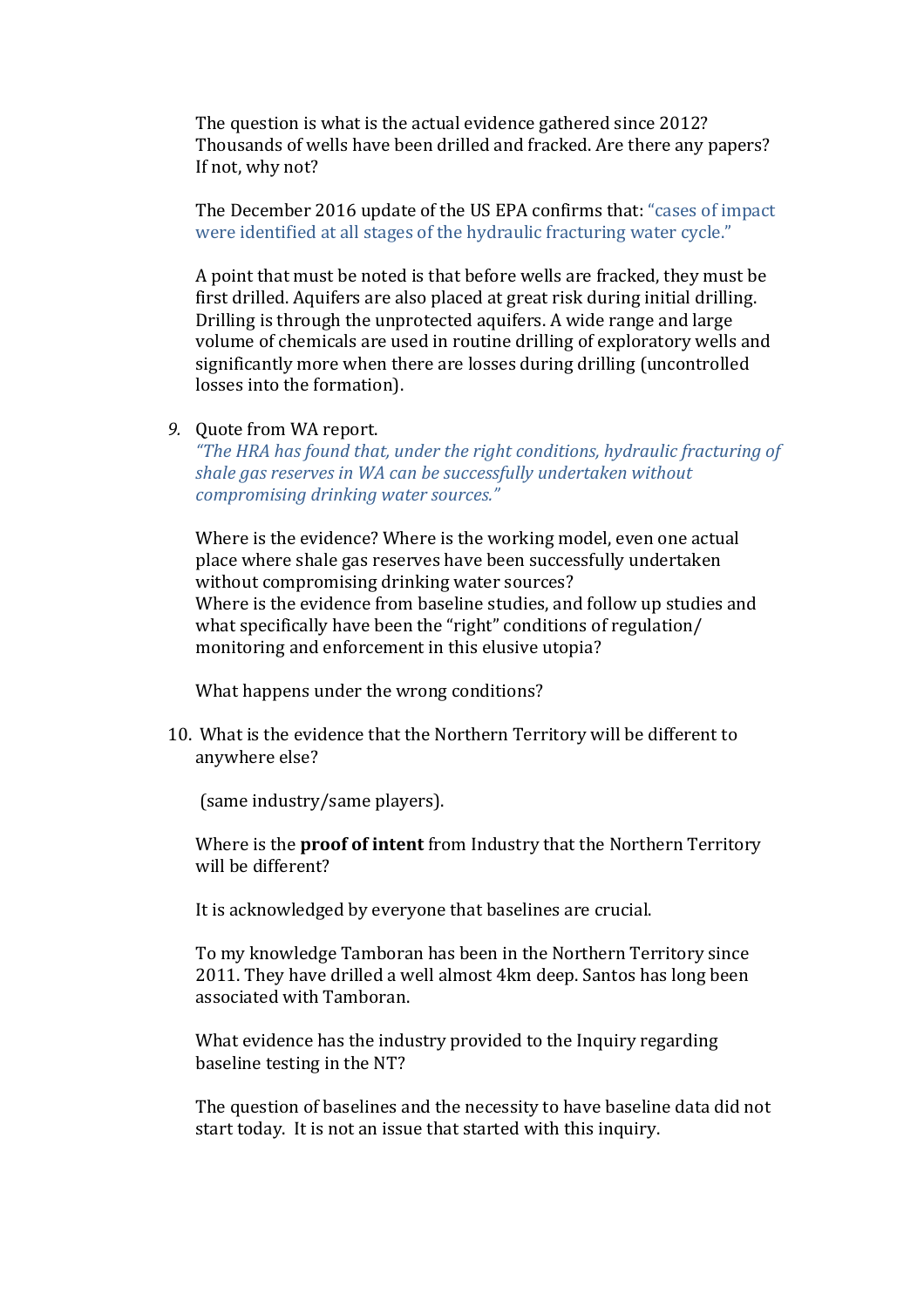If the intent of the industry was to conduct themselves in a manner different to how they behaved in Queensland and elsewhere, their proof of intent at this point would be full and open disclosure of comprehensive baseline testing that they had already collected (over the many seasons they have had opportunity to) in the Northern Territory.

If industry has not gathered baseline data---why not?

11. Where is the evidence that the Industry in the NT will behave differently in the NT to how they have operated in Queensland? Please watch this video (link below) It is a graphic account by Queensland farmer Wayne Walker of the absolutely appalling way he was treated by Origin.

https://www.facebook.com/100015336371626/videos/vb.100015336371626/ 166438060544072/?type=2&theater

### KNOWLEDGE GAPS

- 12. In the interim report, the very significant and well documented human health impacts of noise are not considered at all. What consideration has been given to the impacts of noise on the well being of birds and other animals?
- 13. In the Interim report, there is almost no mention of the burden on health of air pollution<sup>ii</sup>, iiin general, and the recognized air toxins that are acknowledged to result from these industrial processes. There is no acknowledgment of the vast body of medical research directly attributing causation of impaired health to air pollution and air toxics exposure.

There has been no attempt to collate primary air toxics data (particulate PM10/ PM2.5, Oxides of nitrogen, Carbon monoxide, volatile organic compounds, Ozone, formaldehyde, etc ) known to be emitted by this industry. Data available through the National Pollutant Inventory<sup>iv</sup>, is limited by the number of toxins mandated for reporting and by the fact it is self assessed, self calculated and self reported by the industry. However it provides some indicators of the mechanisms and cumulative risks to health. 

For example in Queensland QGC reported air emissions from Ruby  $\overline{a}$  – Kumbarilla commencing in 2010/11. In the years before, local residents were exposed to **zero** air toxins from that particular facility.

In 2010/11 QGC reported 59kg of PM10 and 57kg of PM2.5. In 2014/15 they reported 1,900,000kg PM 10 and 2,700kg of PM2.5

In 2010/11 39,000kg Carbon monoxide, In 2014/15 1,500,000kg carbon monoxide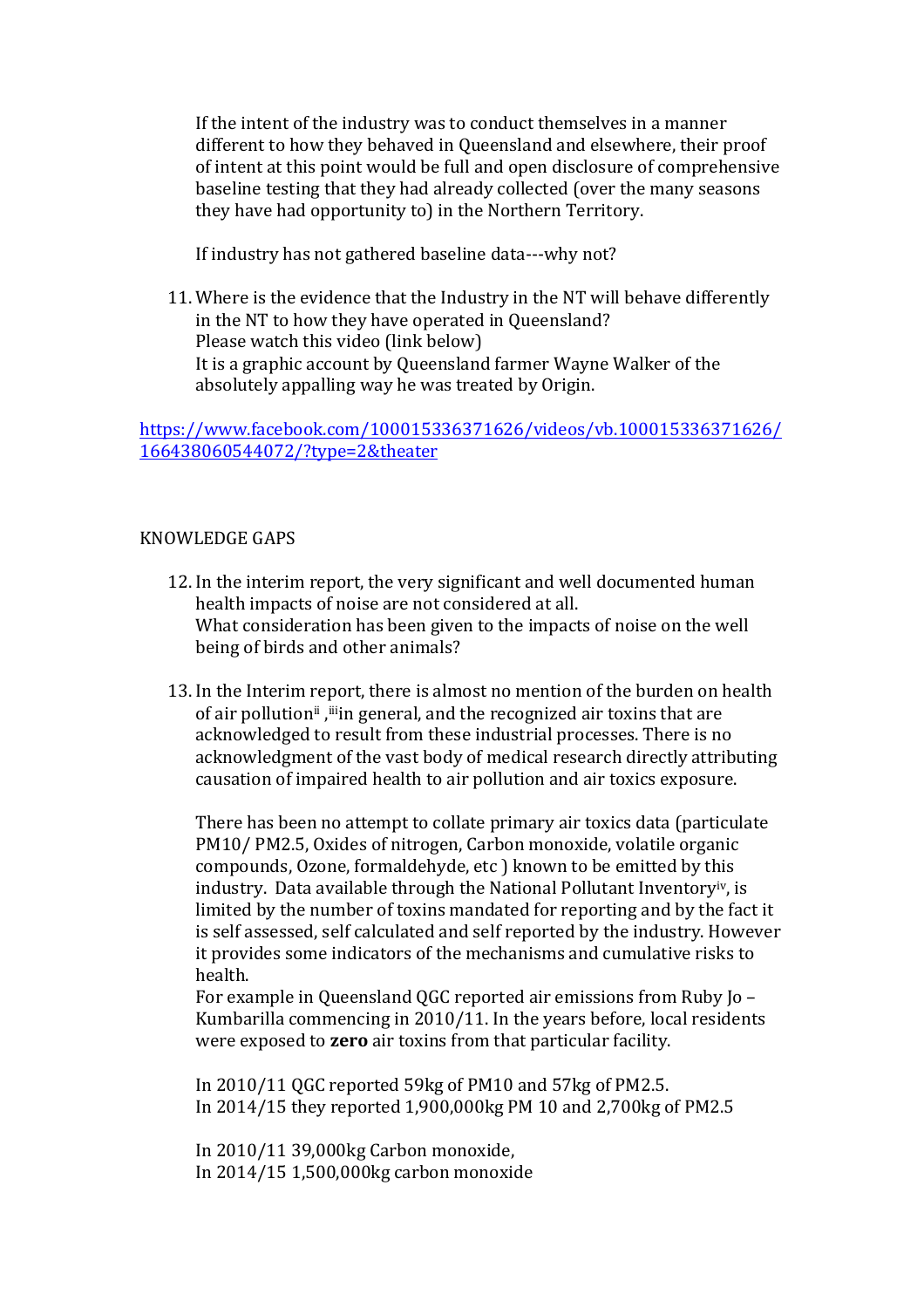In  $2010/1111,000$ kg oxides of nitrogen, In  $2014/15$  940,000 kg oxides of nitrogen and so on.

In 2014/15 there was 28,000 kg or 28 tonnes of formaldehyde emitted from this facility.

Primary air toxics data from NPI could give at least some indication of the scale of cumulative air pollution if extrapolated to the facilities proposed in the northern territory.

I have already discussed the health impacts of air pollution in my original submission and I would urge the panel to follow the references that I have included. (for example the comprehensive "Review of evidence on health impacts of air pollution REVIHAAP project, WHO 2013")

In short air toxins which are subject to mandatory reporting to the NPI are recognised causes of cancer, cardio/respiratory illness, (including heart attacks, stroke and asthma), and are implicated in neurodevelopmental abnormalities and a range of other health harms including endocrine disruption.

There are multiple low volume highly toxic pollutants (including from the flares) for which reporting to the NPI unfortunately is not mandated.

14. Evidence entirely missing for review by the panel is data on the peak and chronic exposures of gas field residents. The work of Brown et al is alluded to on page 85 and should be noted. Notice must be taken of this massive information gap, because peak exposures and resultant health impacts do not correlate well with ambient air modeled on a regional scale. 

Health impacts on humans in Queensland's gas field have already been reported (and ignored). (see Symptomatology of a gasfield 2013). $^{\text{v}}$ Please also refer to the evidence given by Ms Helen Bender regarding impacts on livestock.

#### 15. Page 86

*"Knowledge gaps that will need to be addressed to better inform the risk assessments to public health include*:

further information on proposed sites for wellhead development, so that the *proximity of human 'receptors' in residential communities can be factored into the CSMs needed to inform a detailed HHRA for these specific sites".* 

Further information is in fact required on all associated infrastructure (pipelines, vents, drains, flares, ponds, pits, pumping stations, compressor stations, processing plants, water treatment plants, reinjections wells, waste dumps, etc etc.)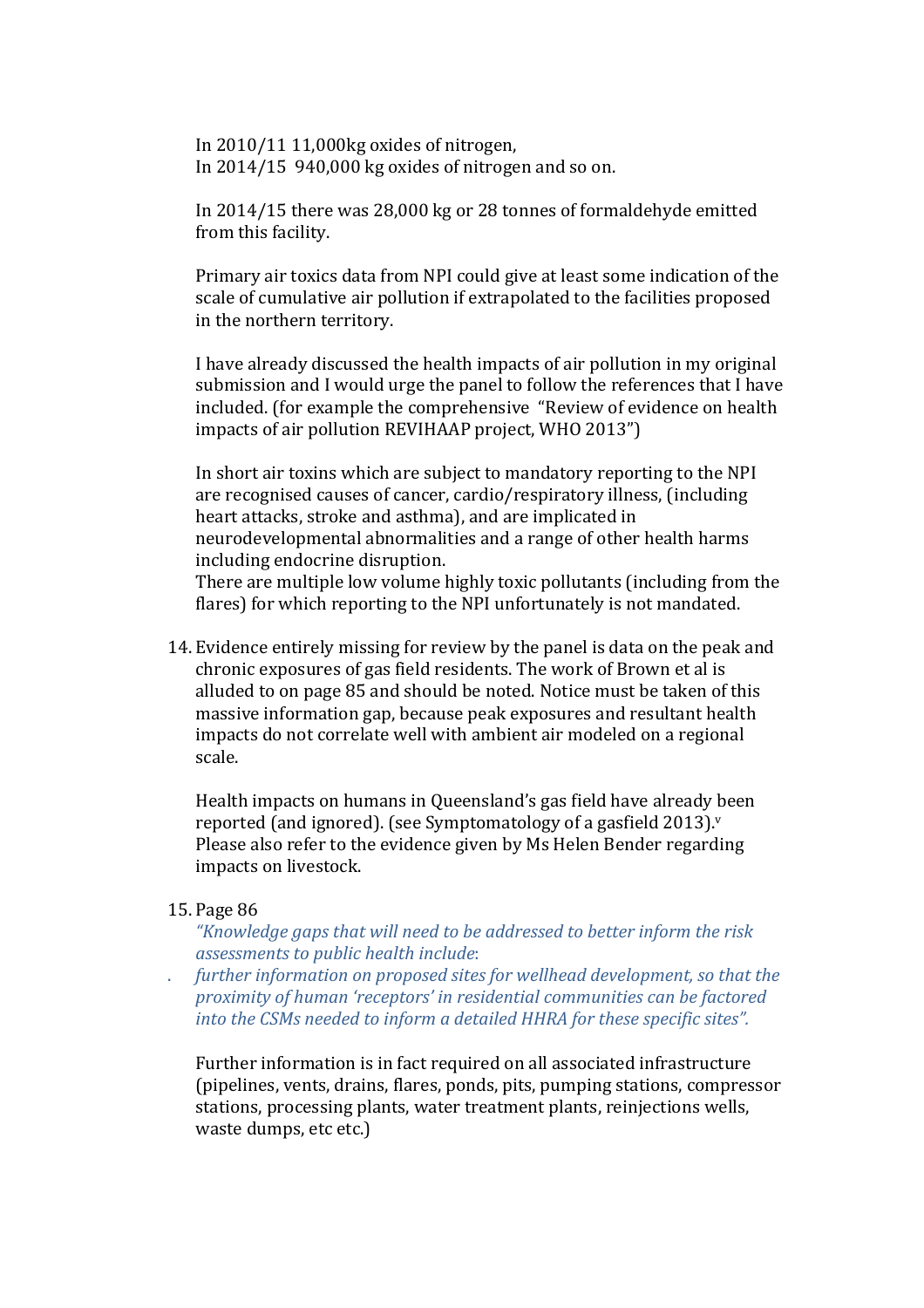16. Can the industry be regulated into safety?

Attempts can be made in optimum circumstances to regulate the inspection, maintenance and repair of plant and equipment. But one cannot regulate the underlying inevitable decomposition and degeneration of components whose function is critical. It is not possible to regulate the degeneration of cement. Everywhere in our daily lives there is widespread visual and tactile evidence of how cement cracks, crumbles and inevitably degenerates over time. There is evidence of how it is sensitive to movement/ heat/cold/ pressure etc

In the purported protection of the aquifers the critical layer in the gas well is the 2-3cm+- of cement between the steel pipe and the formation through which it has been drilled (it is still cement no matter how many additives are claimed, and to protect the aquifer this cement must **forever** form a tight seal between the steel and the formation).

- How can one regulate that cement shall not crack, crumble, become dislodged from the steel, become dislodged from the formation? The more wells, the more risks.
- How can one regulate that the seismicity which fractures shale will not also fracture/weaken the cement on the fracked well or any other well in the grid?
- This is a short-term industry. Even if one could regulate and enforce repeated inspection and repeated repair while the industry is operating, what happens when the gas runs out?

Page 54 *"Davies et al found from a survey of hundreds of thousands of fracturing operations that the likelihood of induced seismicity felt on the surface by hydraulic fracturing was very small*" does not address the issue of what is happening to the integrity of the cement seal underground with repeated induced seismicity. The very first well fracked by Cuadrilla in England caused distortion of the steel pipe and inevitably the cement.

• How can one regulate the degeneration, rusting and corrosion of steel?

The characteristics of steel are well known. Steel corrodes under the influence of salt/acid.

- How can one regulate the corrosion of steel underground when it will be exposed to acid from the industries' activities (acid used to clean the pipes etc)?
- How can one regulate the corrosion of steel underground when it is exposed to concentrated brine from the target formation?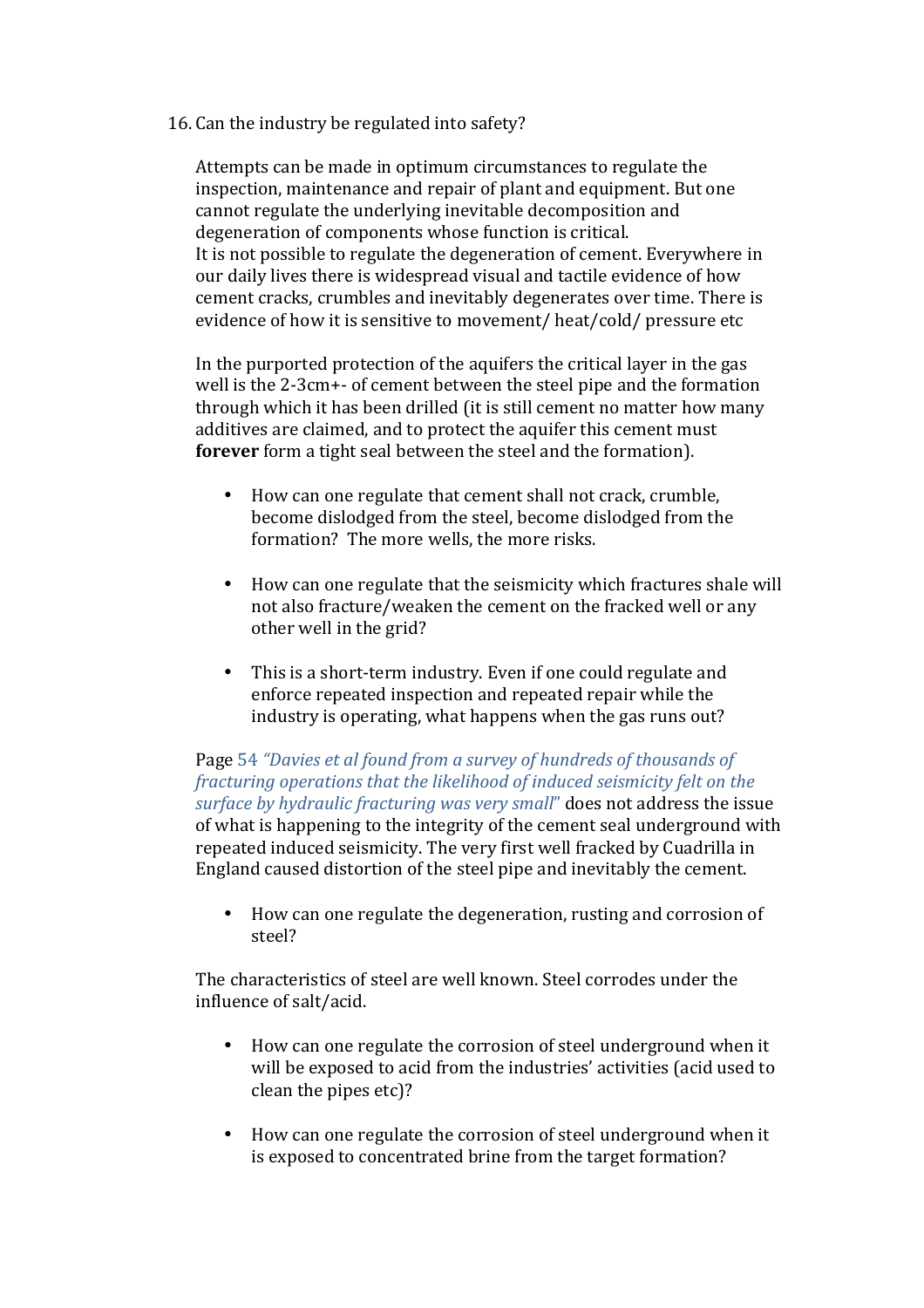- How can one regulate the maintenance of multiple joins in (almost) infinite pieces of buried infrastructure (out of sight/out of mind) in addition to the visible infrastructure?
- Does the NT have the capacity to regulate (inspect and enforce) the quality of materials used in the first place? Major delays were incurred in laying Queensland's high pressure pipelines as the quality of the imported steel was so poor the welds would not take.

All the wells drilled through aquifers will form potential, and inevitably actual, conduits between all the layers from the shale to the aquifers. It is just a matter of time before potential becomes actual. Long after the industry has gone (10, 20, 50, 150 years, even 1000 years) conduits will be there. 

• What regulation (apart from preventing it happen in the first place) can prevent that?

Can one regulate permanent (ie for centuries after this industry has gone) safe disposal of massive quantities of toxic waste for which no other jurisdiction has ever found a safe answer?

(reinjection wells—earth quakes) (landfill...creates toxic legacy issues, inevitable long term leakage of salt/ toxic waste/ radioactive material) (evaporation ponds)

Apparently the regulators in Oueensland admit they made mistakes (in the early days).

- What were the mistakes they made (apart from not enough "communication")? To date there has been a culture of denial. If truly there was a cultural shift they would be prepared to own those mistakes publically.
- What were the consequences of those mistakes (to the people, and to country)?
- What is different now? Specifically what changes have been made?
- What evidence is there that those changes are having a measurable different outcome?

When an intrinsically hazardous activity is contained within a geographically small location (as most industrial activities are) then intense oversight, supervision, early detection and correction of human errors is possible. With personnel, activities and plant scattered over extensive areas in remote locations how can the normal human failings of inattention, apathy, blasé attitudes, or even reckless stupidity leading to errors be regulated into safety? Mental health issues are also a recognized and an extremely important extra area of concern with FIFO work.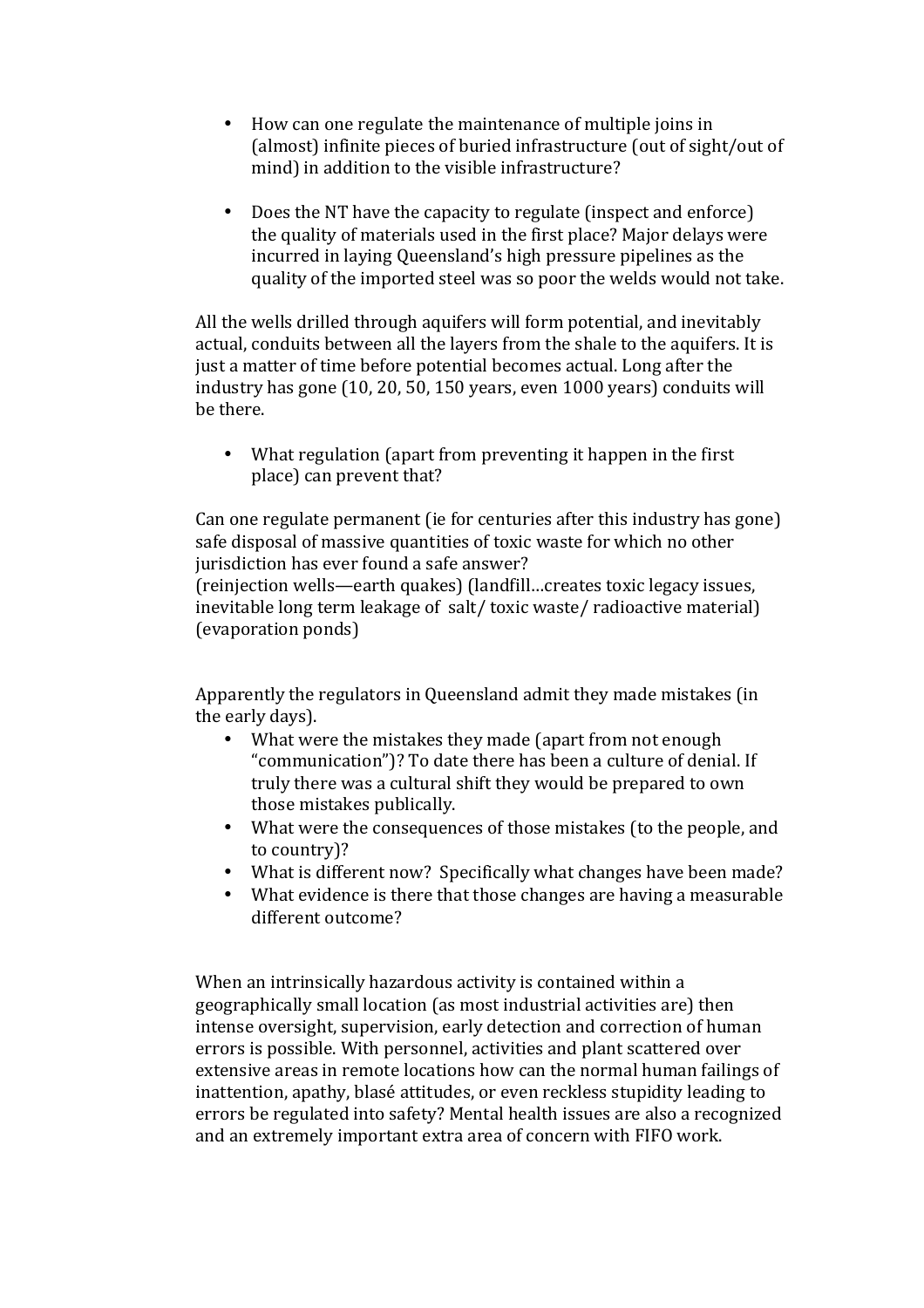In the offshore gas industry the intrinsic hazardous nature of the industry itself and all its processes are acknowledged, but when the same industry sets up literally in a families backyard the intrinsic hazards of the industry are not only ignored but actively denied. (see submissions from industry). To minimize risks, they must first be acknowledged and addressed.

- How can one appropriately regulate self-interest and greed?
- What steps are necessary to regulate the regulator?
- What must be done to regulate the revolving door of self-interest/ career pathways and widespread conflict of interests between industry, regulators/ bureaucracy, and politicians so evident in Queensland?
	- In Queensland some cautionary tales have emerged this year from the Land Court<sup>vi</sup> with the judge finding that objectors to Acland Stage 3, who for 14 years had been complaining about noise, had 'not been well served' and had been 'treated very poorly by' 'the *statutory party'* (DEHP).
	- The Senate Committeevii inquiring into the re-identification of Coal Workers' Pneumoconiosis in Oueensland found that the Department of Natural Resources and Mines (DNRM) had failed to protect the health of coal mine workers with respect to respirable coal dust. The Senate Committee identified that the state's *'light touch regulatory model' 'has the potential to be fertile ground for regulatory capture.'*

"One of the risks associated with formal and ongoing engagement *between a regulator and the industry it regulates is regulatory capture. This occurs where an officer involved in administering a regulatory regime develops a relationship with the industry and may* be influenced to represent their interest in advance of the interests of the regulator.576

The influence need not be overt, but may lead to a situation where *necessary compliance action is not taken, or when taken, is less severe than the circumstances warrant:* 

To put it simply, once captured, a regulator goes easy on the *industry. The issue is one of objectivity in making decisions to carry out enforcement action.577*

*The Senate Committee identified that in Oueensland, the state's 'light'* touch regulatory model' allows for close relationships between the *Mines Inspectorate and the companies whose activities are being regulated* – *a* situation that 'has the potential to be fertile ground for *regulatory capture', particularly giving the influence of the mining industry in Queensland.578"* 

• ICAC in NSW has shone significant light on corruption and misuse of power in that state.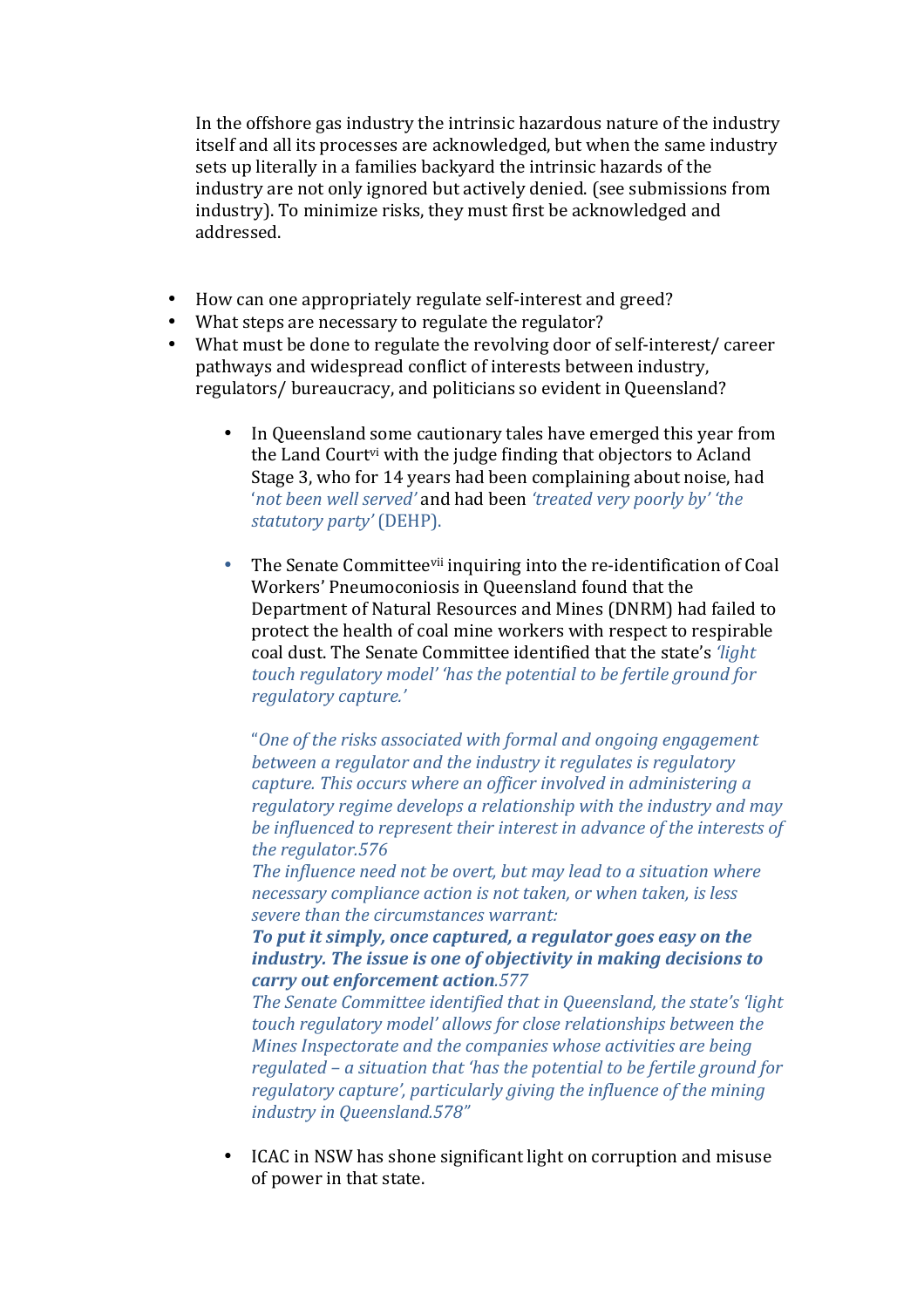• Currently the NSW State Government is backing calls for a judicial inquiry into misuse of water in Barwon-Darling system

Across Australia there is significant emerging evidence of failures of regulation, and particularly failure of enforcement of regulation. In the Northern Territory there is a massive push from vested interests to exploit shale gas for deemed monetary purposes, despite this being against the wishes of the people (who forced the moratorium).

- What evidence is there that the Northern Territory is, or would be, any different from Queensland and NSW?
- How does one regulate regulatory capture?

The Chesapeake Physicians for Social Responsibility argue that the complexities of Unconventional gas exploration and production make regulation impossible<sup>1</sup>.

"From the mining of the silica to the drilling, fracking, processing, distribution and *storage of various compounds, waste and the gas itself, toxic chemicals are emitted, contaminating air, water and soil. Toxicants can enter the human body through skin contact, respiration or ingestion, leading to a wide array of adverse health* effects. Excessive noise and light pollution, community disruption and other stressors add to short-term, longer-term and cumulative *impacts*. The complexity *requires a level of oversight that cannot be reasonably quaranteed by government agencies."*

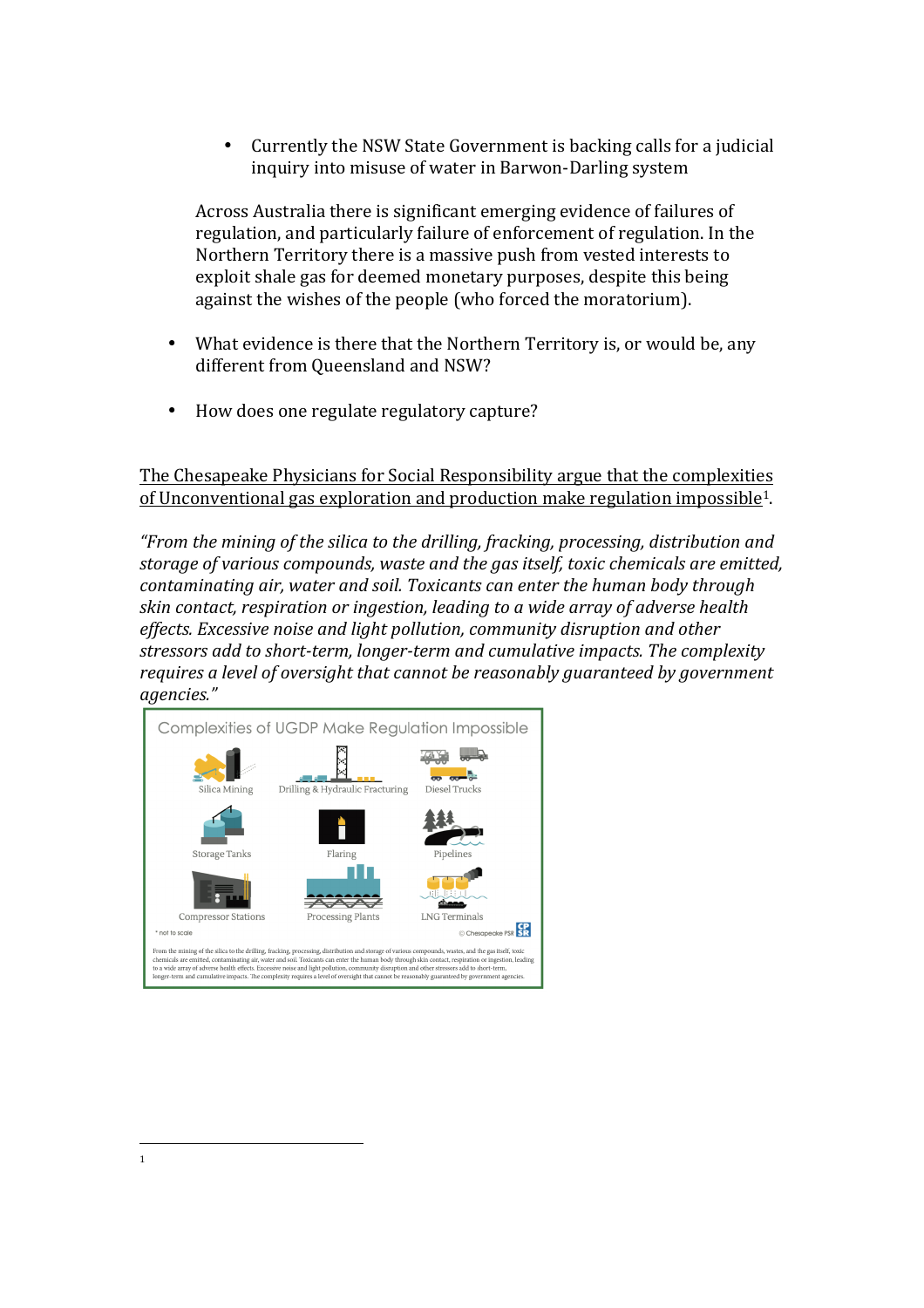### COMMENTS ON ORIGIN ENERGY SUBMISSION #153

7.4 *Diesel fumes "there may be a risk of emissions from plant and equipment, such as diesel fumes from drilling equipment and pumps and from off-site increases in road traffic*

*Response and controls* The risks to public health posed by the combustion of fuels is considered *extremely low.."*

## Simply not true. (see REVIHAAP technical report)

*"Diesel engine exhaust is rich in PM, mostly below 2.5 µm. A large database* describes all sorts of adverse health effects due to exposure to diesel engine exhaust. Exposure to diesel engine exhaust in healthy volunteers causes *inflammation of the airways (Behndig et al., 2006) and reduces vascular function* (Mills et al., 2005). In patients with heart problems (stable *myocardial infarction), diesel engine exhaust causes myocardial ischaemia and reduces the clot resolving function (endogenous fibrinolytic capacity) (Mills et al., 2007).* 

*..in June 2012, the International Agency for Research on Cancer evaluated*  diesel-engine and gasoline-engine exhausts and classified diesel-engine exhaust as "carcinogenic to humans" (Group 1)."

# ORIGIN ENERGY SUBMISSION # 153

# 7.2.3

*"In addition to testing and analysis of cuttings Origin has under taken detailed* water and gas chemistry to understand the type and concentration *of any water and gas borne radionuclides in HFS flowback fluids and gas. The assessment concludes*

• Based on the most active sample (12.5uSv for I litre of water) to exceed 1 mSv/year would equate to 80 litres of water being *consumed in one year. It is unlikely that this amount of active water would be consumed by a member of the public."* 

80 litres of water per year is 220mls of water per day, which is a minimal amount. Even if the active water was diluted by a factor of 10, at an average days fluid intake for adults it would still exceed the limit. What additional exposures would there be from bathing in the radioactive water, using it to wash clothes/ clean floors, or inhaling it in the shower? What would the exposure be for example of an infant drinking  $6 \times 250$ ml bottles of formula per day be?

• *"Results from the analysis of the gas sample indicated Radon levels* of 225Bq/m3. The potential Alpha Energy Concentration (PAEC) in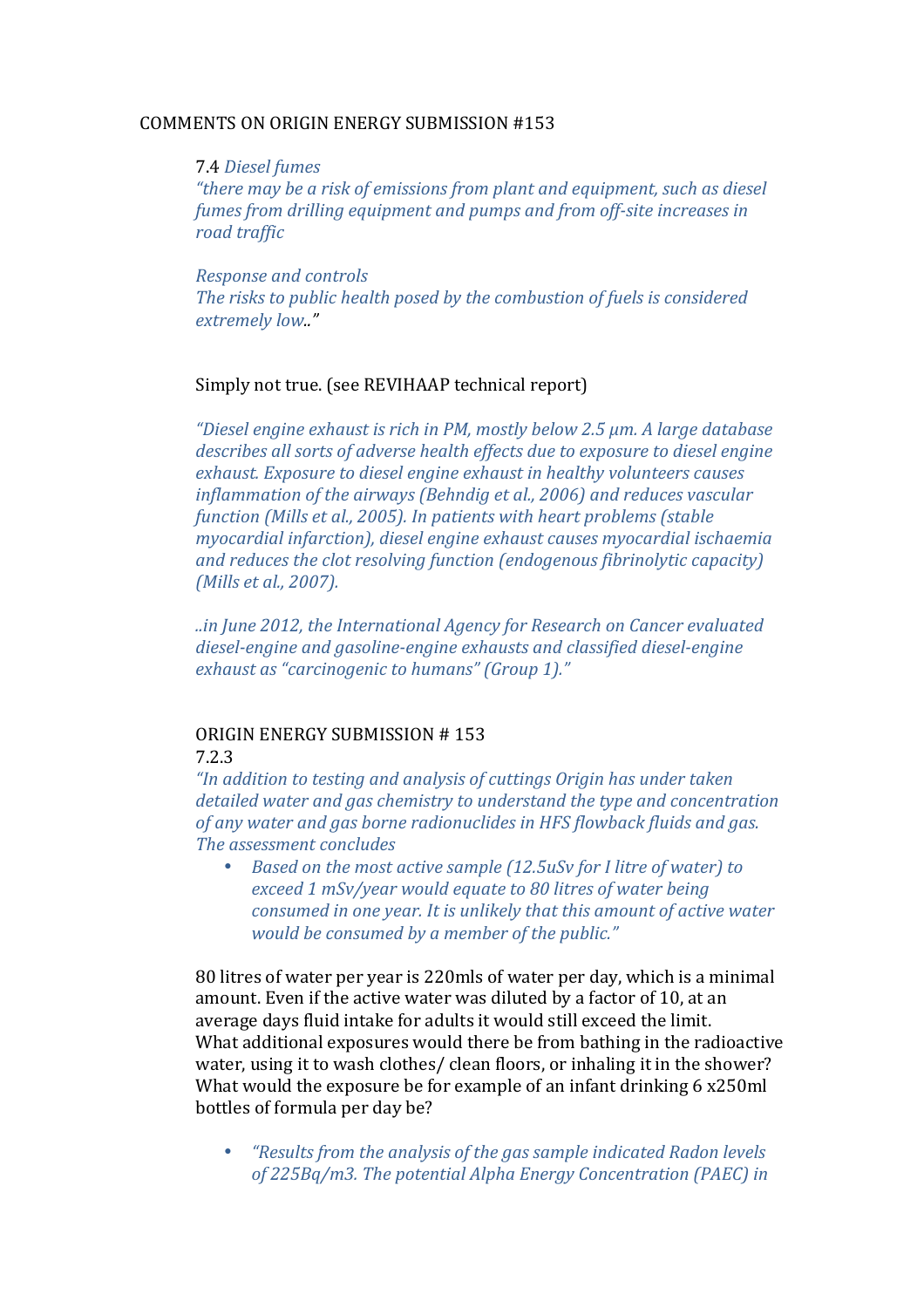*this sample was calculated to be 1.001mJh/m3 which could result in* and effective dose to an exposed person of 1.4mSv/year, however the *exposure risk can be disregarded in well-ventilated or open air* situations due to the very short half-life of the Radon progeny and *the fact that the Radon would mix and dissipate quickly in clean air."* 

People live in enclosed spaces, and radon hugs the ground especially during still nights and temperature inversions. Radon has a short half-life, but it does not disappear. Its progeny are also radioactive as the radioactive decay series for radium indicates.

|                 | Half life       | decay |
|-----------------|-----------------|-------|
| Radium 226      | 1600 years      | alpha |
| Radon 222       | 3.8 days        | alpha |
| Polonium 218    | 3 minutes       | alpha |
| Lead 214        | 27 minutes      | beta  |
| Bismuth 214     | 20 minutes      | beta  |
| Polonium 214    | 180microseconds | alpha |
| <b>Lead 210</b> | 22 years        | beta  |
| Bismuth 210     | 5 days          | beta  |
| Polonium 210    | 138 days        | alpha |
| Lead 206        | stable          |       |

Exhuming radioactive substances (radium 226 and radon gas) along with methane gas, from where these elements are currently safely buried at depth in the shale creates immediate heath risks along with legacy issues. The half-life of radon is 3.8 days. Within a week half has decayed to radioactive lead 210, whose half-life is 22 years. If one exhumes radon one should be also testing for lead 210, and eventually polonium 210 and lead 206. Testing in Queensland's gasfields has shown that lead, including lead 210, is already present in elevated levels in the drinking water tanks from roof collecting systems. (where no lead is part of the collecting system itself).

#### Comment re Page 75 (bubbling Condamine)

"Similarly, it is well documented that the bubbling of methane from the Condamine River in Queensland has increased threefold since ongoing measurement began in early 2015, although it is now declining. However, there is no conclusive evidence that this increase is related to CSG activities. It may relate to the migratory emissions described by the MEI, but it could also relate to changes in river water flows or natural changes in groundwater flows."

With regard to the Condamine there are some clear facts. Any faults existing in the area have been there for (possibly) millions of years. The river was not seen to be bubbling. In environmental impact statements by four different gas companies there was never once note made of a bubbling Condamine River, which